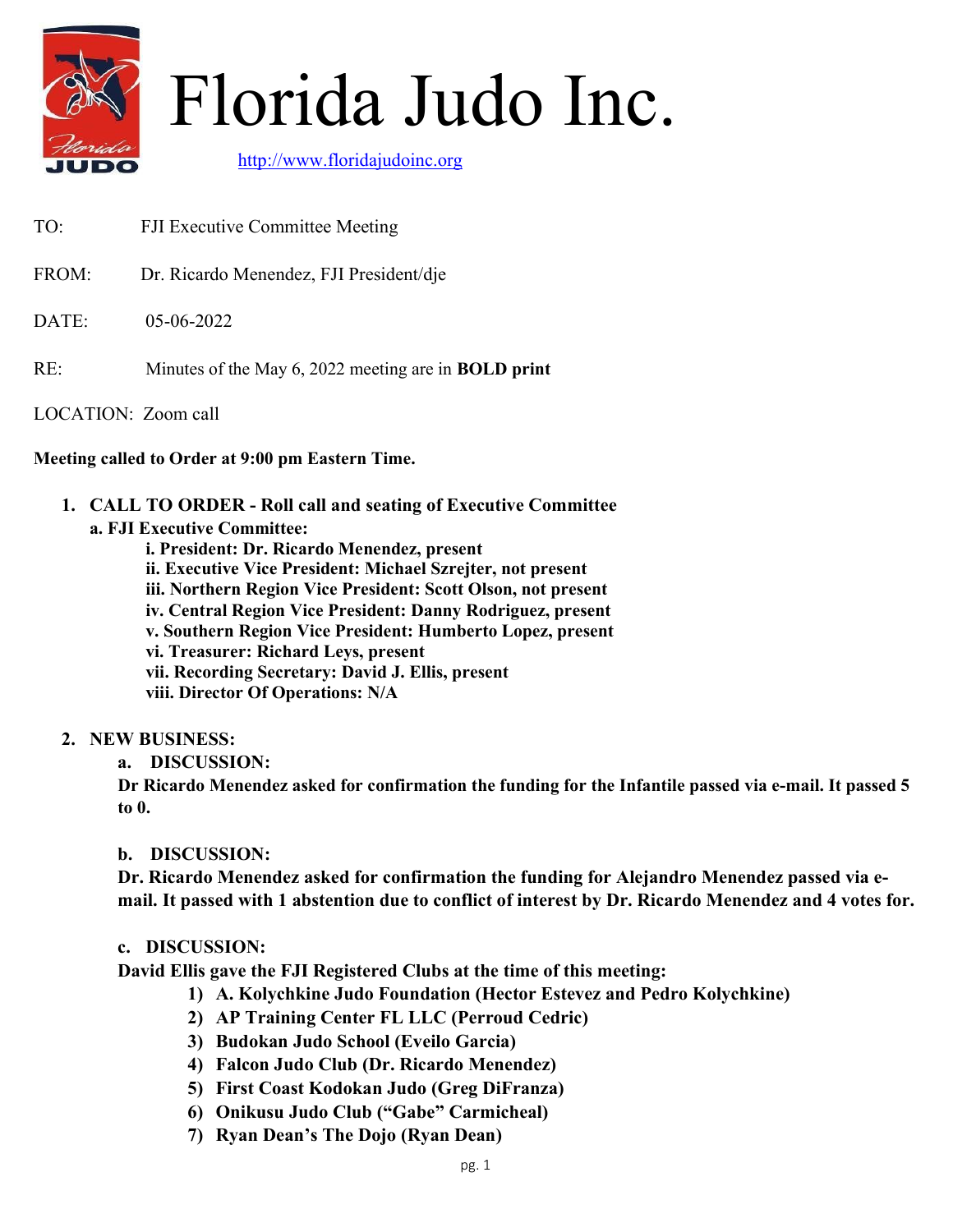

Florida Judo Inc.

http://www.floridajudoinc.org

- 8) Sentoki (Dionisio De la Torre Jr.)
- 9) St. Pete BJJ Judo Club (Neldo Angeles)

## d. DISCUSSION:

Ricardo wants to have the Regional VPs get more FJI Registered Clubs as there is currently only 9 registered clubs.

# e. DISCUSSION:

Richard Leys and David Ellis to get together in near future about adding PayPal to the FJI website to enable paying the FJI fees for Promotions, Sanctions, and Registered Clubs.

### f. DISCUSSION:

2022 Sunshine State Games Judo Part is to be held on June 17-19, 2022 in Winter Haven, FL. The venue is AdventHealth Fieldhouse & Conference Center, 210 Cypress Gardens Blvd., Winter Haven, FL 33880. Weigh-ins will be 4 pm to 8 pm Eastern time on Friday, June 17, 2022. Ricardo to pay the USA Judo Sanction for this event to Corrine in near future. There was discussion about possible off-set weigh-ins within each region. But due to questions about the weights of players, it was decided for this year at least it would happen at the tournament site on Friday, June 17, 2022. Richard to look for the agreement between FJI and Florida Sports Foundation and if found get it to the FJI Executive Committee. Ricardo asking the Regional VPs to talk with clubs about working tables for the Sunshine State Games.

### g. DISCUSSION:

Humberto Lopez states USA Judo is enforcing the Kata requirements for Black Belt (Dan) Ranks promotions and wants the State Governing Bodies to verify the kata requirements. Ricardo states he wants to start a Promotion Kata Committee to work on this, want to have at least 5 members and have at least 3 present to see the kata for all Black Belt promotions. Ricardo recommends David Ellis, Gerardo Tello, and Mike Szrejter and/or Mindy Buehman to be on the committee.

### h. DISCUSSION:

Ricardo suggests having the next FJI Elections either End of June 2022 or Early July 2022. Richard stated there needs to be an update to the policies and procedures to allow voting via a Zoom meeting.

### i. DISCUSSION:

Richard stated that he has connections with the Key Clubs around the state to help with events. Richard to look into the Key Club in the Winter Haven, FL area about possibly helping with the 2022 Sunshine State Games. These members would have to be trained but they helped out with the last few US Open (in Orlando and Ft. Lauderdale).